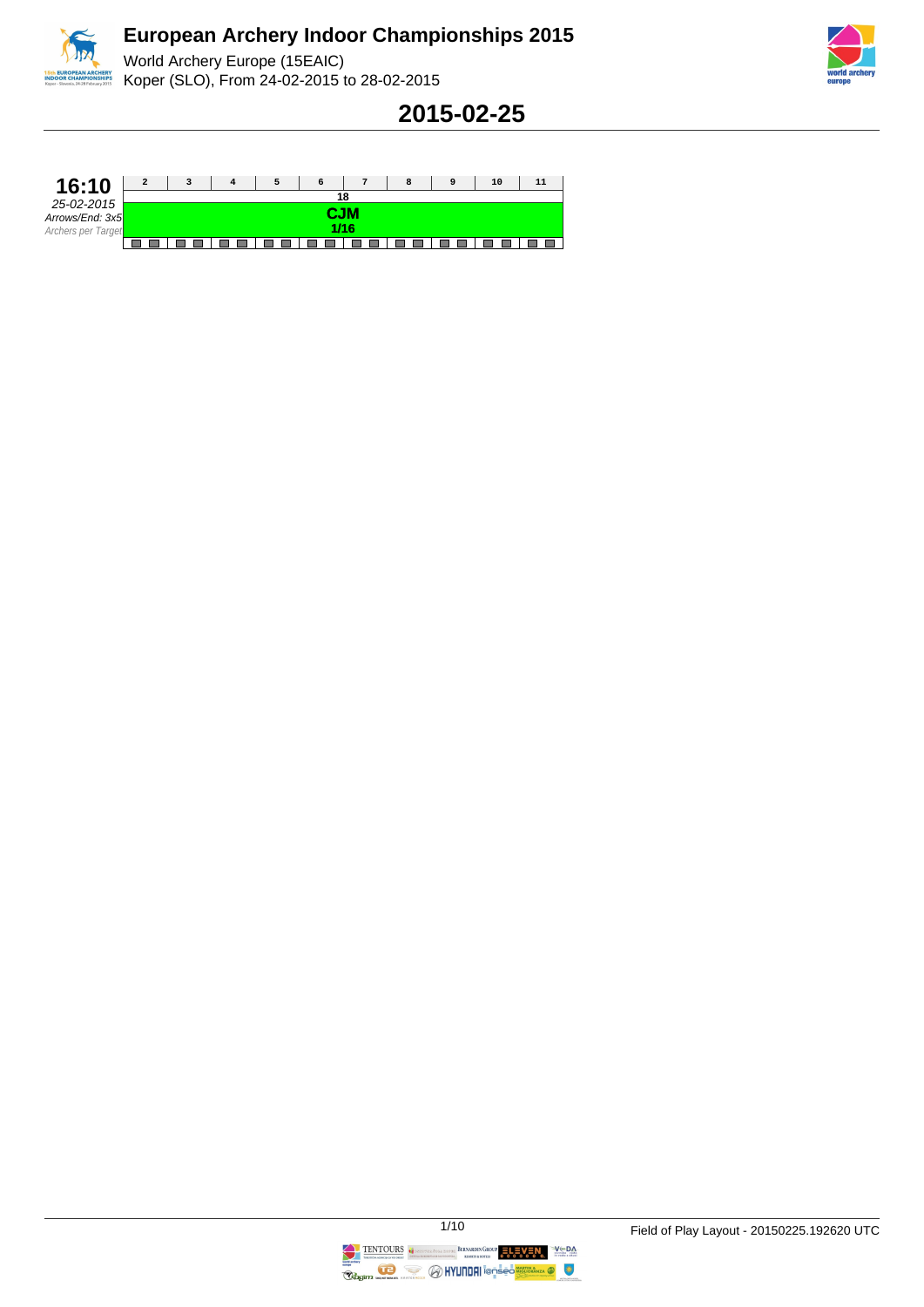World Archery Europe (15EAIC) Koper (SLO), From 24-02-2015 to 28-02-2015



| 08:30                                                        |                             | $\overline{a}$ | $\overline{\mathbf{3}}$ |                    | 5                        |                                        |                     | 8<br>18                                          |              | 10      | 11                                             | 12                          | 13 | 14 | 15 | 16 | 17 | 18 | 19 | 20 | 21                                                | 22      | 23                   | 24<br>18                          | 25      | 26      | 27                                     | 28           | 29 | 30 | 31 | 32 |
|--------------------------------------------------------------|-----------------------------|----------------|-------------------------|--------------------|--------------------------|----------------------------------------|---------------------|--------------------------------------------------|--------------|---------|------------------------------------------------|-----------------------------|----|----|----|----|----|----|----|----|---------------------------------------------------|---------|----------------------|-----------------------------------|---------|---------|----------------------------------------|--------------|----|----|----|----|
| 26-02-2015<br>Archers per Target                             | <b>Warm Up</b><br><b>RM</b> |                |                         |                    |                          |                                        |                     |                                                  |              |         |                                                | <b>Warm Up</b><br><b>RW</b> |    |    |    |    |    |    |    |    |                                                   |         |                      |                                   |         |         |                                        |              |    |    |    |    |
| 09:00<br>26-02-2015<br>Arrows/End: 3x5                       |                             |                |                         |                    |                          |                                        |                     | 8<br>18<br><b>RM</b>                             | 9            | 10      | 11                                             | 12                          | 13 | 14 | 15 | 16 | 17 | 18 | 19 | 20 | 21                                                | 22      | 23                   | 24<br>18<br><b>RW</b>             | 25      | 26      | 27                                     | 28           | 29 | 30 | 31 | 32 |
| Archers per Target                                           |                             |                |                         |                    |                          |                                        |                     | $1/16$                                           |              |         |                                                |                             |    |    |    |    |    |    |    |    |                                                   |         |                      | $1/16$                            |         |         |                                        |              |    |    |    |    |
| 09:35<br>26-02-2015<br>Arrows/End: 3x5<br>Archers per Target | 1                           | $\overline{a}$ | $\overline{\mathbf{3}}$ |                    | 5                        | 6                                      | $7\phantom{1}$      | 8<br>18<br><b>RM</b><br>1/8<br>----------------- | $\mathbf{q}$ | 10      | 11                                             | 12                          | 13 | 14 | 15 | 16 | 17 | 18 | 19 | 20 | 21                                                | 22      | 23                   | 24<br>18<br><b>RW</b><br>1/8      | 25      | 26      | 27                                     | 28           | 29 | 30 | 31 | 32 |
| 10:05<br>26-02-2015<br>Arrows/End: 3x5<br>Archers per Target |                             | $\overline{a}$ | $\overline{\mathbf{3}}$ | $\overline{\bf 4}$ | 5<br>П                   | 6<br>П                                 | $7\phantom{1}$<br>П | 8<br>18<br><b>RM</b><br>1/4<br>$\Box$            | 9<br>П       | 10<br>П | 11<br><b>The Second Service</b>                | 12<br>$\blacksquare$        | 13 | 14 | 15 | 16 | 17 | 18 | 19 | 20 | 21<br>T.                                          | 22<br>ш | 23<br>$\blacksquare$ | 24<br>18<br><b>RW</b><br>1/4<br>Π | 25<br>П | 26<br>п | 27<br>Ō.                               | 28<br>O      | 29 | 30 | 31 | 32 |
| 10:30<br>26-02-2015<br>Arrows/End: 3x5<br>Archers per Target | $\mathbf{1}$                | $\overline{a}$ | $\overline{\mathbf{3}}$ | $\overline{4}$     | 5<br><b>The Contract</b> | -6<br>18<br><b>RM</b><br>1/2<br>$\Box$ |                     | 8                                                | 9            | 10      | 11<br>18<br><b>RM</b><br>1/2<br>$\blacksquare$ | 12                          | 13 | 14 | 15 | 16 | 17 | 18 | 19 | 20 | 21<br>18<br><b>RW</b><br>1/2<br>$\Box$ and $\Box$ | 22      | 23                   | 24                                | 25      | 26      | 27<br>18<br><b>RW</b><br>1/2<br>$\Box$ | 28<br>$\Box$ | 29 | 30 | 31 | 32 |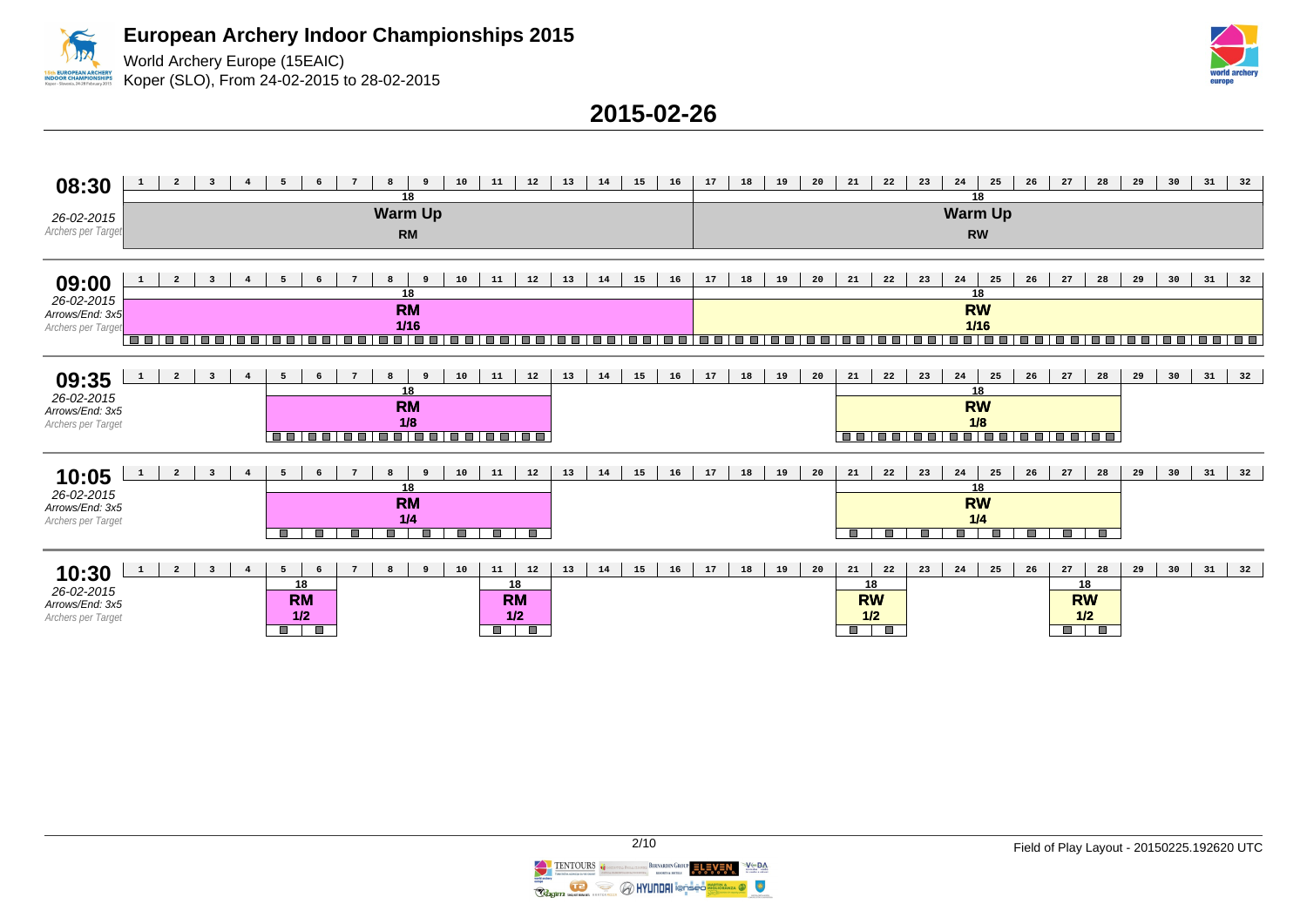

World Archery Europe (15EAIC) Koper (SLO), From 24-02-2015 to 28-02-2015





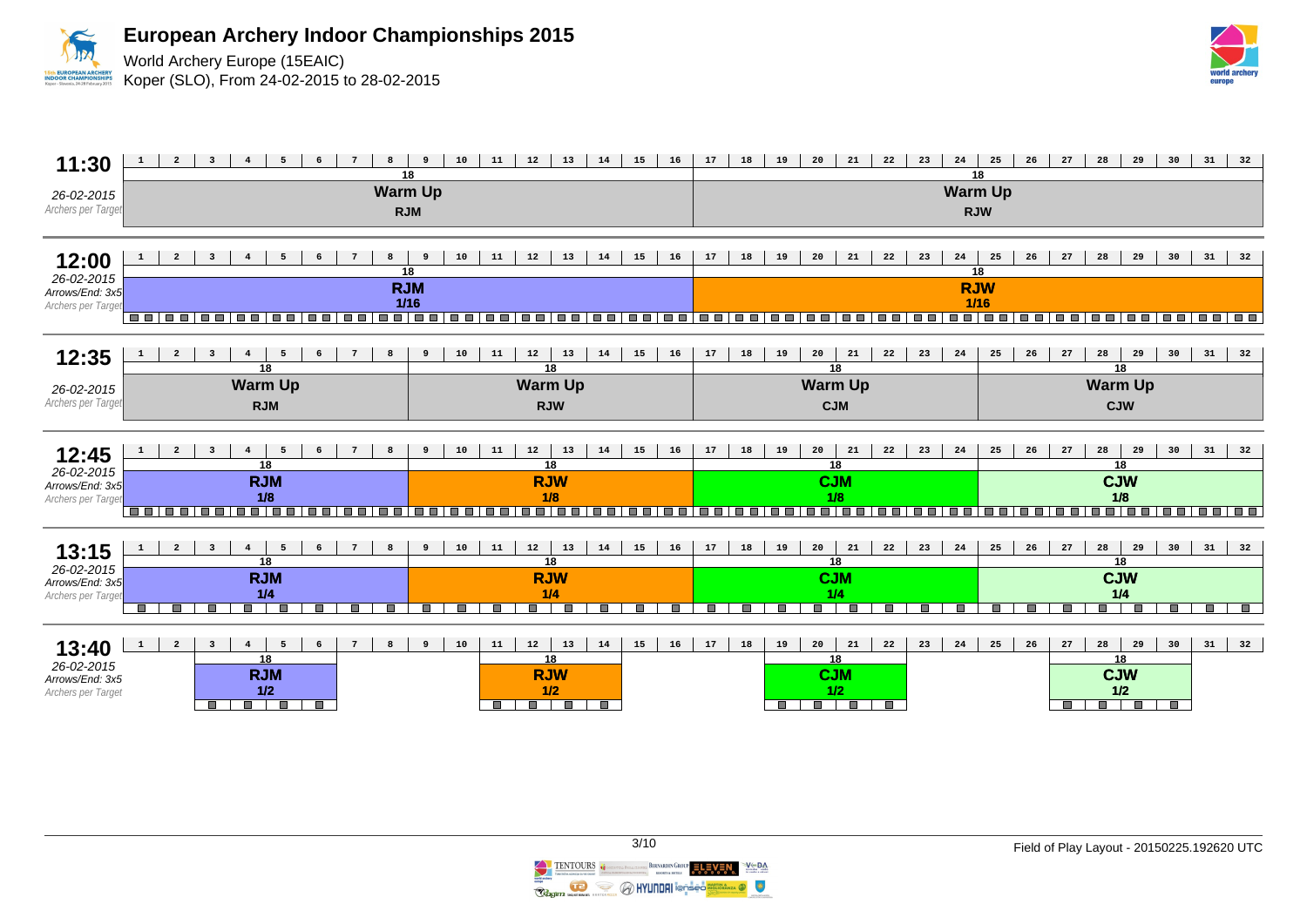

World Archery Europe (15EAIC) Koper (SLO), From 24-02-2015 to 28-02-2015





**O HYUNDAI** i@nseo<mark>!</mark>

BERNARDIN GROUP ELEVEN

 $V \oplus D$ 

 $\sum_{n=1}^{N}$ 

**TENTOURS** 

Ragim

 $\mathbf{G}$ S 4/10 Field of Play Layout - 20150225.192620 UTC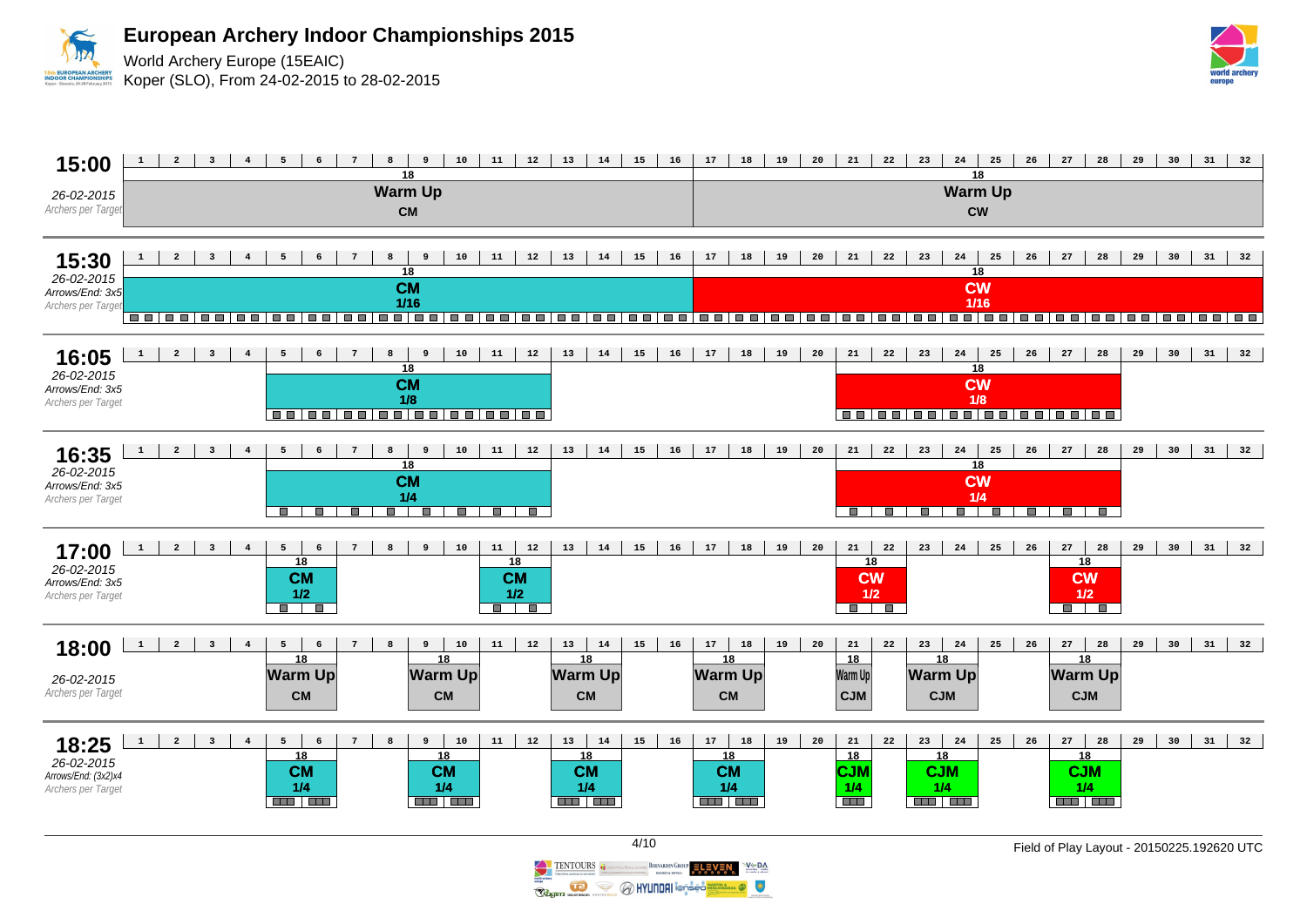



| 19:00               | $\overline{\phantom{a}}$ |  |  |  |           | 10 | 11 | 12 | 12<br>ᆠ   | 14    | 15 | 16 | 17 | 18 | 19 | 20 | 21 | 22 | 23                    | 24            | 25 | 26 | 27         | 28                | 29 | 30 | 31 | 32 |
|---------------------|--------------------------|--|--|--|-----------|----|----|----|-----------|-------|----|----|----|----|----|----|----|----|-----------------------|---------------|----|----|------------|-------------------|----|----|----|----|
| 26-02-2015          |                          |  |  |  | 18        |    |    |    |           | 18    |    |    |    |    |    |    |    |    | 18                    |               |    |    | 18         |                   |    |    |    |    |
| Arrows/End: (3x2)x4 |                          |  |  |  | <b>CM</b> |    |    |    | <b>CM</b> |       |    |    |    |    |    |    |    |    | <b>SIGN THE</b><br>uu |               |    |    | <b>CJM</b> |                   |    |    |    |    |
| Archers per Target  |                          |  |  |  | 1/2       |    |    |    |           | 1/2   |    |    |    |    |    |    |    |    |                       | 1/2           |    |    |            |                   |    |    |    |    |
|                     |                          |  |  |  |           |    |    |    |           | a Els |    |    |    |    |    |    |    |    | <b>TIP</b>            | <b>The Co</b> |    |    |            | <b>CONTRACTOR</b> |    |    |    |    |

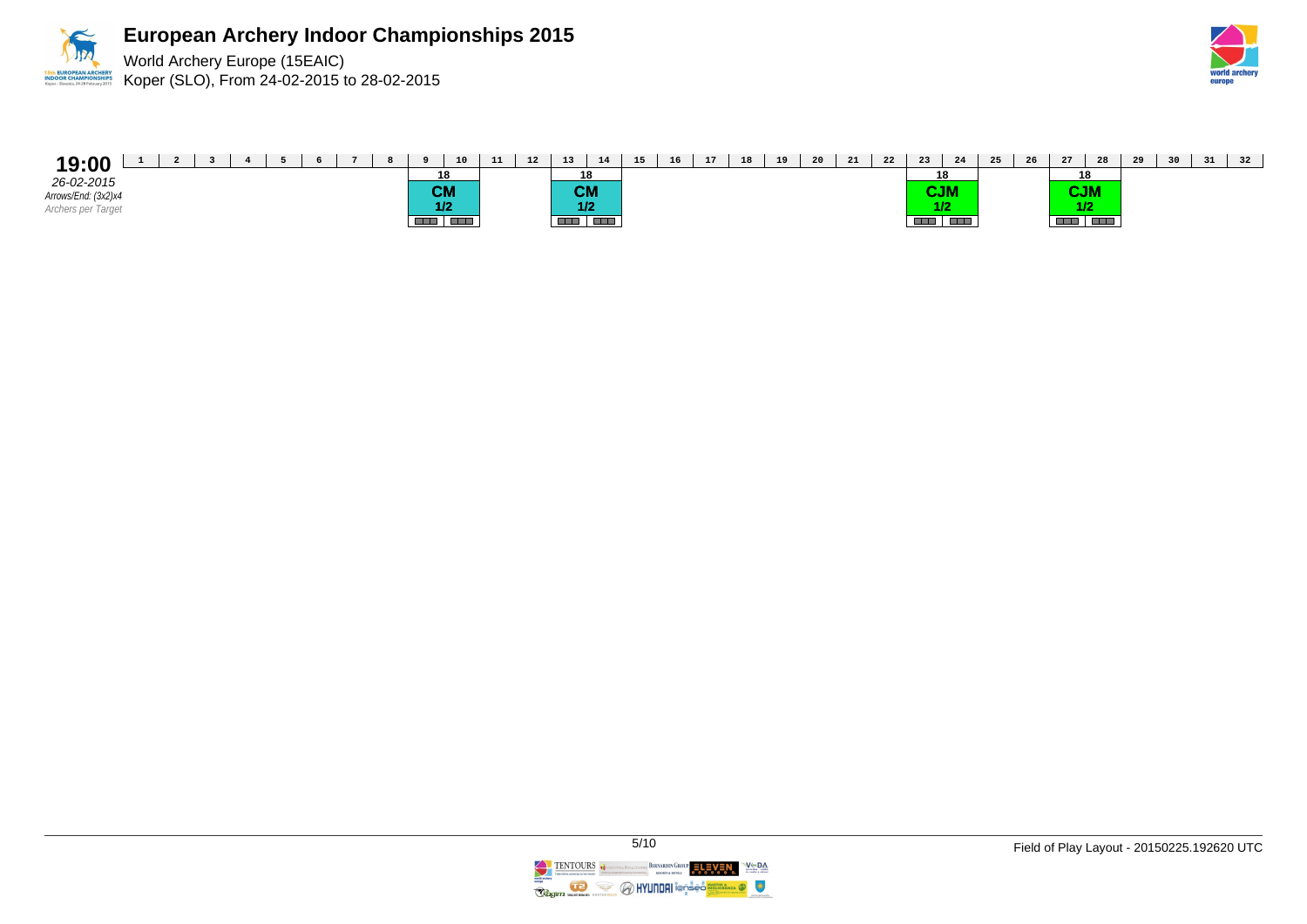

World Archery Europe (15EAIC) Koper (SLO), From 24-02-2015 to 28-02-2015



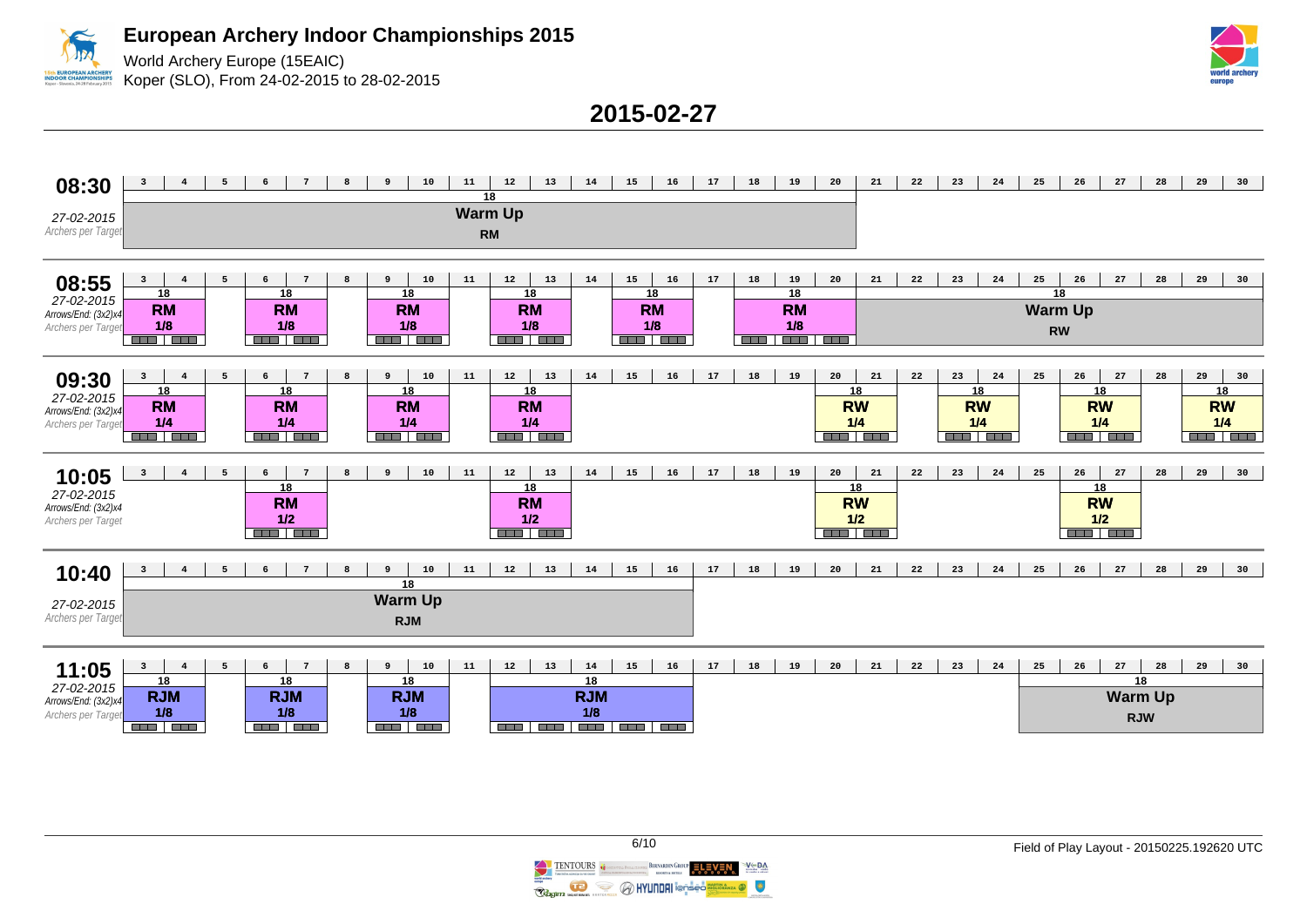

World Archery Europe (15EAIC) Koper (SLO), From 24-02-2015 to 28-02-2015



| 11:40<br>27-02-2015<br>Arrows/End: (3x2)x4<br>Archers per Target       | $\overline{\mathbf{3}}$<br>$\overline{4}$<br>18<br><b>RJM</b><br>1/4<br><b>RICH BELL</b> | 5              | 6 | $\overline{7}$<br>18<br><b>RJM</b><br>1/4<br><b>RED BEE</b> | 8                | 9 | 10<br>18<br><b>RJM</b><br>1/4<br>ana i pro | 11 | $12\,$ | 13<br>18<br><b>RJM</b><br>1/4<br><b>REEL ERE</b> | 14                                          | 15 | $16\,$ | 17              | 18<br>18<br><b>Warm Up</b><br><b>CW</b>                   | 19 | 20 | 21<br>18<br><b>Warm Up</b><br><b>CW</b>                     | 22 | 23 | 24 | 25<br><b>The Co</b>                                     | 26 | ${\bf 27}$<br>18<br><b>RJW</b><br>1/4<br>----------------- | 28 | 29                                              | 30 |
|------------------------------------------------------------------------|------------------------------------------------------------------------------------------|----------------|---|-------------------------------------------------------------|------------------|---|--------------------------------------------|----|--------|--------------------------------------------------|---------------------------------------------|----|--------|-----------------|-----------------------------------------------------------|----|----|-------------------------------------------------------------|----|----|----|---------------------------------------------------------|----|------------------------------------------------------------|----|-------------------------------------------------|----|
| 12:15<br>$27 - 02 - 2015$<br>Arrows/End: (3x2)x4<br>Archers per Target | $\mathbf{3}$<br>$\overline{4}$<br>18<br><b>RJM</b><br>$1/2$<br><b>BEE BEE</b>            | 5              | 6 | $\overline{7}$<br>18<br><b>RJM</b><br>1/2<br><b>BER HER</b> | 8                | 9 | 10                                         | 11 | 12     | 13                                               | 14                                          | 15 | 16     | 17<br><b>CW</b> | 18<br>18<br>$1/2$<br><b>REE TEE</b>                       | 19 | 20 | 21<br>18<br><b>CW</b><br>$1/2$<br><b>REAL PROPERTY</b>      | 22 | 23 | 24 | 25<br>18<br><b>RJW</b><br>1/2<br><b>REE 1888</b>        | 26 | 27                                                         | 28 | 29<br>18<br><b>RJW</b><br>1/2<br><b>BER BER</b> | 30 |
| 14:00<br>27-02-2015<br>Arrows/End: (3x2)x4<br>Archers per Target       | $\overline{\mathbf{3}}$<br>$4\overline{ }$                                               | 5              | 6 | $7\phantom{.0}$                                             | 8                | 9 | 10                                         | 11 | 12     | 13<br>18<br><b>CJM</b>                           | 14<br><b>Bronze</b><br><b>REE BEE</b>       | 15 | 16     | 17              | 18<br>18<br><b>CJW</b><br>$1/2$<br><b>REEL BREE</b>       | 19 | 20 | 21                                                          | 22 | 23 | 24 | 25                                                      | 26 | 27                                                         | 28 | 29                                              | 30 |
| 14:35<br>27-02-2015<br>Arrows/End: (3x2)x4<br>Archers per Target       | $\overline{4}$<br>$\overline{\mathbf{3}}$                                                | 5              | 6 | $7\overline{ }$                                             | $\boldsymbol{8}$ | 9 | 10                                         | 11 | 12     | 13<br>18<br><b>CM</b><br><b>Bronze</b>           | 14<br><b>RAD RAD</b>                        | 15 | 16     | 17<br>Gold      | 18<br>18<br><b>CJW</b><br><b>RAN REA</b>                  | 19 | 20 | 21<br>18<br><b>CW</b><br><b>Bronze</b><br><b>REAL PROPE</b> | 22 | 23 | 24 | 25<br>18<br><b>CW</b><br><b>Gold</b><br><b>REEL TEE</b> | 26 | 27                                                         | 28 | 29                                              | 30 |
| 15:10<br>27-02-2015<br>Arrows/End: (3x2)x4<br>Archers per Target       | $\overline{\mathbf{3}}$<br>$\overline{4}$                                                | 5              | 6 | $\overline{7}$                                              | 8                | 9 | 10                                         | 11 | 12     | 13<br>18<br><b>RJM</b>                           | 14<br><b>Bronze</b><br><b>REEL BEE</b>      | 15 | 16     | 17              | 18<br>18<br><b>RJW</b><br><b>Bronze</b><br><b>BER BER</b> | 19 | 20 | 21                                                          | 22 | 23 | 24 | 25                                                      | 26 | 27                                                         | 28 | 29                                              | 30 |
| 15:45<br>27-02-2015<br>Arrows/End: (3x2)x4<br>Archers per Target       | $\overline{\mathbf{3}}$<br>$\overline{4}$                                                | 5 <sup>5</sup> | 6 | $7^{\circ}$                                                 | 8                | 9 | 10                                         | 11 | 12     | 13<br>18<br><b>RM</b>                            | 14<br><b>Bronze</b><br><b>REAL PROPERTY</b> | 15 | 16     | 17              | 18<br>18<br><b>RW</b><br><b>Bronze</b><br><b>REEL BRE</b> | 19 | 20 | 21                                                          | 22 | 23 | 24 | 25                                                      | 26 | 27                                                         | 28 | 29                                              | 30 |

TENTOURS COMMUNISMENT BERNARDIN GROUP ELEVEN  $V \subseteq BA$ **Regiment Commences CONTINUES In Section 1999**  $\bullet$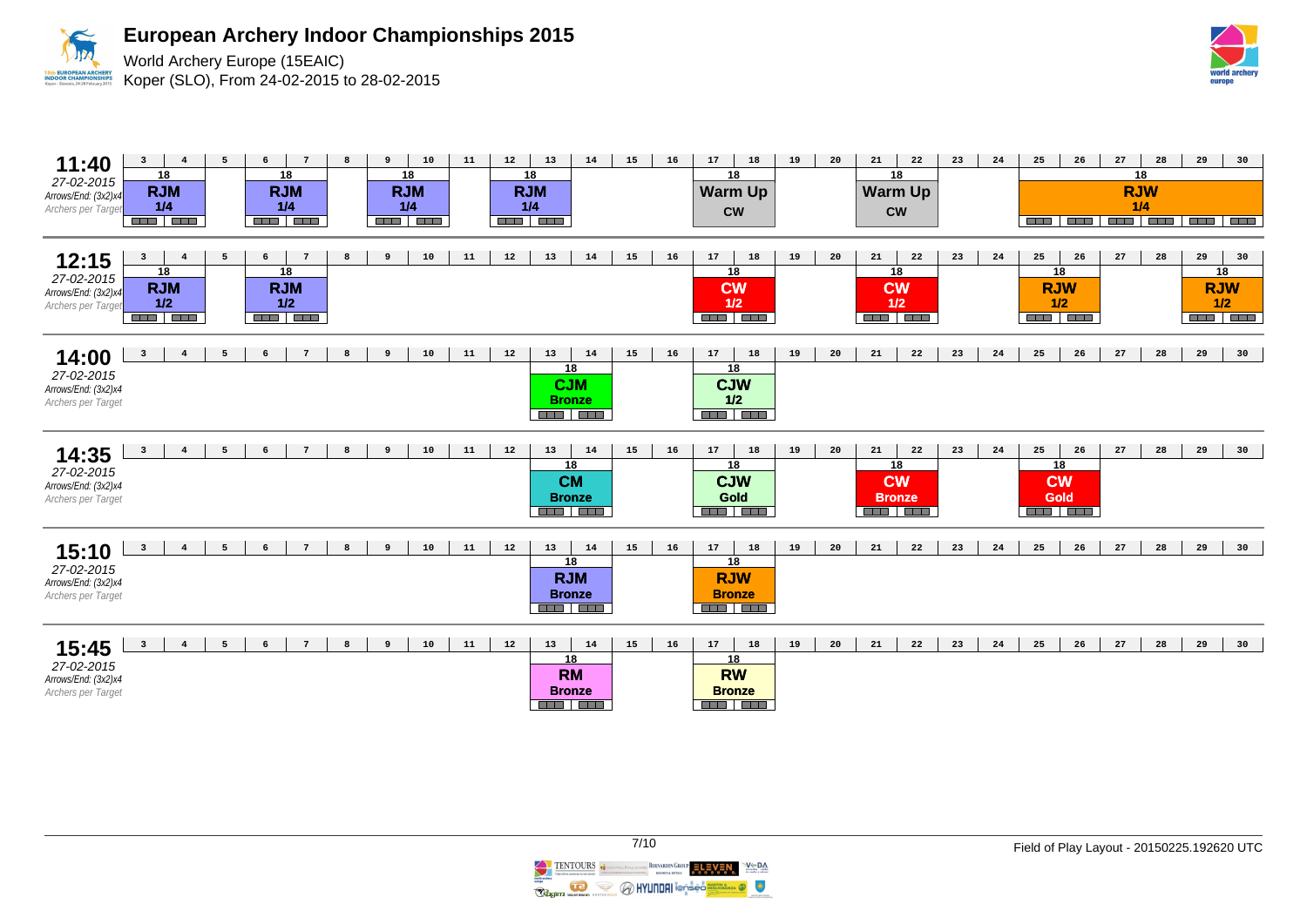





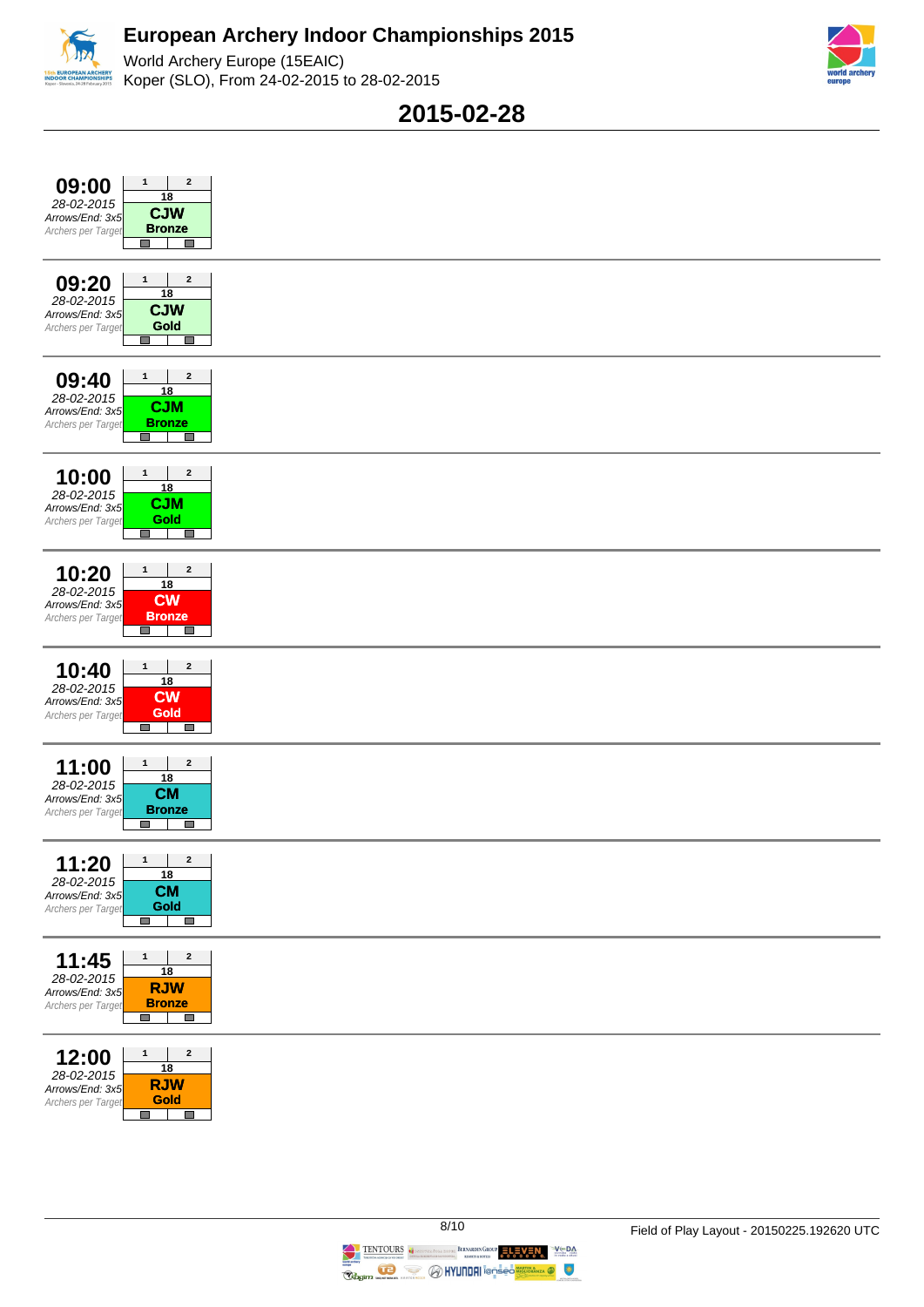



| $\mathbf{2}$<br>12:15<br>$\mathbf{1}$<br>18<br>28-02-2015<br><b>RJM</b><br>Arrows/End: 3x5<br><b>Bronze</b><br>Archers per Target<br><b>The State</b><br><b>Tall</b>                                                                         |
|----------------------------------------------------------------------------------------------------------------------------------------------------------------------------------------------------------------------------------------------|
| $\mathbf{2}$<br>12:30<br>$\mathbf{1}$<br>18<br>28-02-2015<br><b>RJM</b><br>Arrows/End: 3x5<br>Gold<br>Archers per Target<br>$\Box$<br>$\mathbb{R}^n$                                                                                         |
| $\mathbf{2}$<br>12:45<br>$\mathbf{1}$<br><u>18</u><br>28-02-2015<br><b>RW</b><br>Arrows/End: 3x5<br><b>Bronze</b><br>Archers per Target<br><b>The State</b><br>П                                                                             |
| 13:05<br>$\mathbf{1}$<br>$\overline{\mathbf{2}}$<br>18<br>28-02-2015<br><b>RW</b><br>Arrows/End: 3x5<br>Gold<br>Archers per Target<br>$\mathcal{L}_{\mathcal{A}}$<br><b>COL</b>                                                              |
| $\mathbf{2}$<br>$\mathbf{1}$<br>13:25<br>18<br>28-02-2015<br><b>RM</b><br>Arrows/End: 3x5<br><b>Bronze</b><br>Archers per Target<br>$\Box$<br>E.                                                                                             |
| $\mathbf{2}$<br>13:45<br>$\mathbf{1}$<br>18<br>28-02-2015<br><b>RM</b><br>Arrows/End: 3x5<br>Gold<br>Archers per Target<br>$\Box$<br>$\Box$                                                                                                  |
| $\mathbf{2}$<br>14:30<br>$\mathbf{1}$<br><u>18</u><br>28-02-2015<br><b>CJM</b><br>Arrows/End: (3x2)x4<br><b>Gold</b><br>Archers per Target<br>an a Tao                                                                                       |
| 4:55<br>$\mathbf{1}$<br>$\mathbf{2}$<br>1<br><u>18</u><br>28-02-2015<br><b>CM</b><br>Arrows/End: (3x2)x4<br>Gold<br>Archers per Target<br><b>RED RED</b>                                                                                     |
| $\mathbf{2}% =\mathbf{1}_{B}\left( \mathbf{1}_{B}\right) ^{\ast}\mathbf{1}_{B}\left( \mathbf{1}_{B}\right)$<br>$\mathbf 1$<br>15:20<br>18<br>28-02-2015<br><b>RJW</b><br>Arrows/End: (3x2)x4<br><b>Gold</b><br>Archers per Target<br>and and |
| $\mathbf 1$<br>$\mathbf{2}$<br>15:45<br>18<br>28-02-2015<br><b>RJM</b><br>Arrows/End: (3x2)x4<br>Gold<br>Archers per Target<br>ens   Ess                                                                                                     |